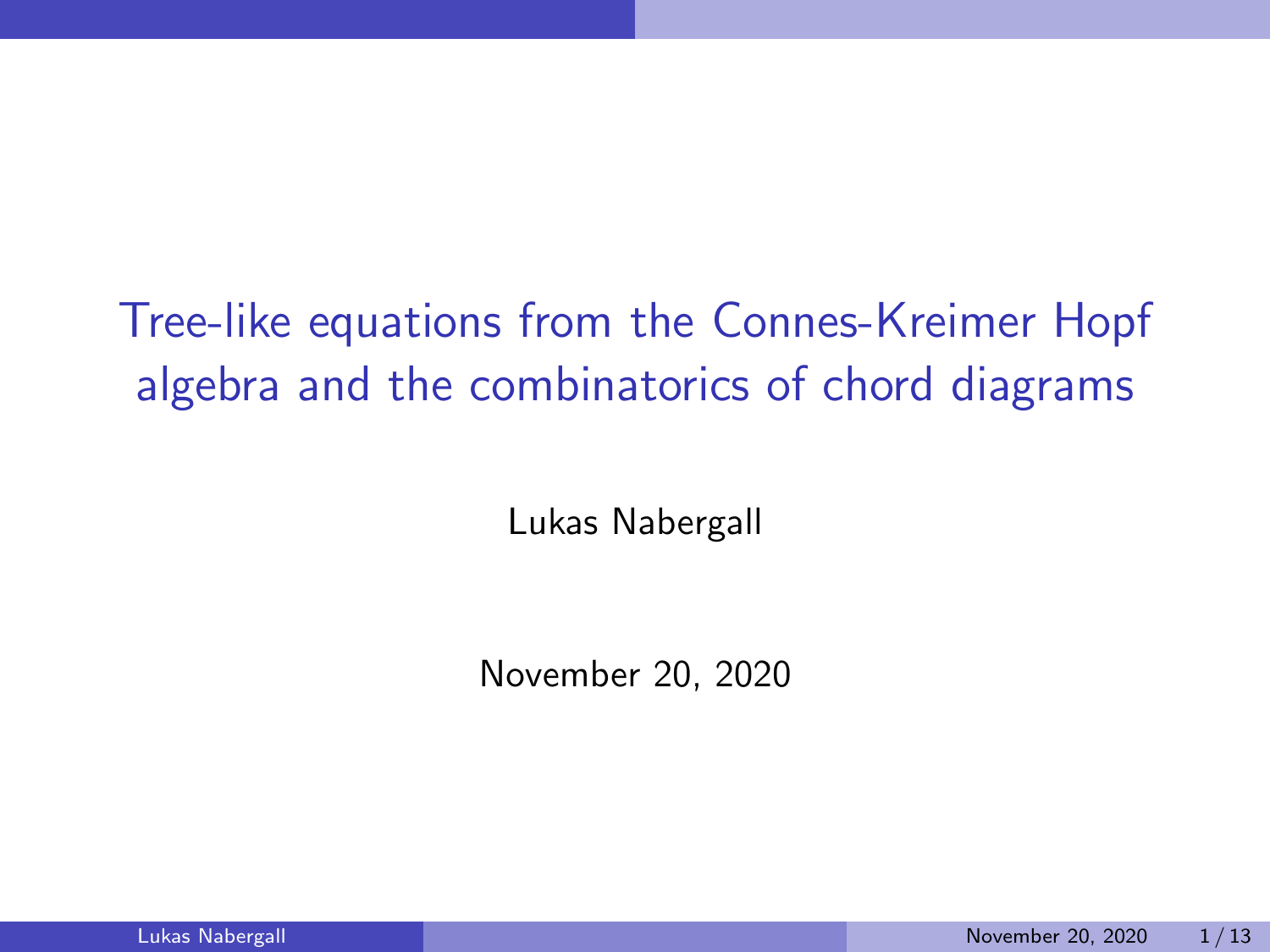## The Connes-Kreimer Hopf algebra  $\mathcal{H}_{CK}$

A combinatorial Hopf algebra introduced by Kreimer in the context of renormalization in quantum field theory.

The free commutative algebra freely generated over  $F$  by the set of rooted trees.

Product: concatenation of forests, coproduct:

$$
\Delta(t) = \sum_{\substack{C \subseteq V(t) \\ C \text{ antichain}}} \left(\prod_{v \in C} t_v\right) \otimes \left(t \setminus \prod_{v \in C} t_v\right),
$$

where  $t_v$  is the subtree of t rooted at v.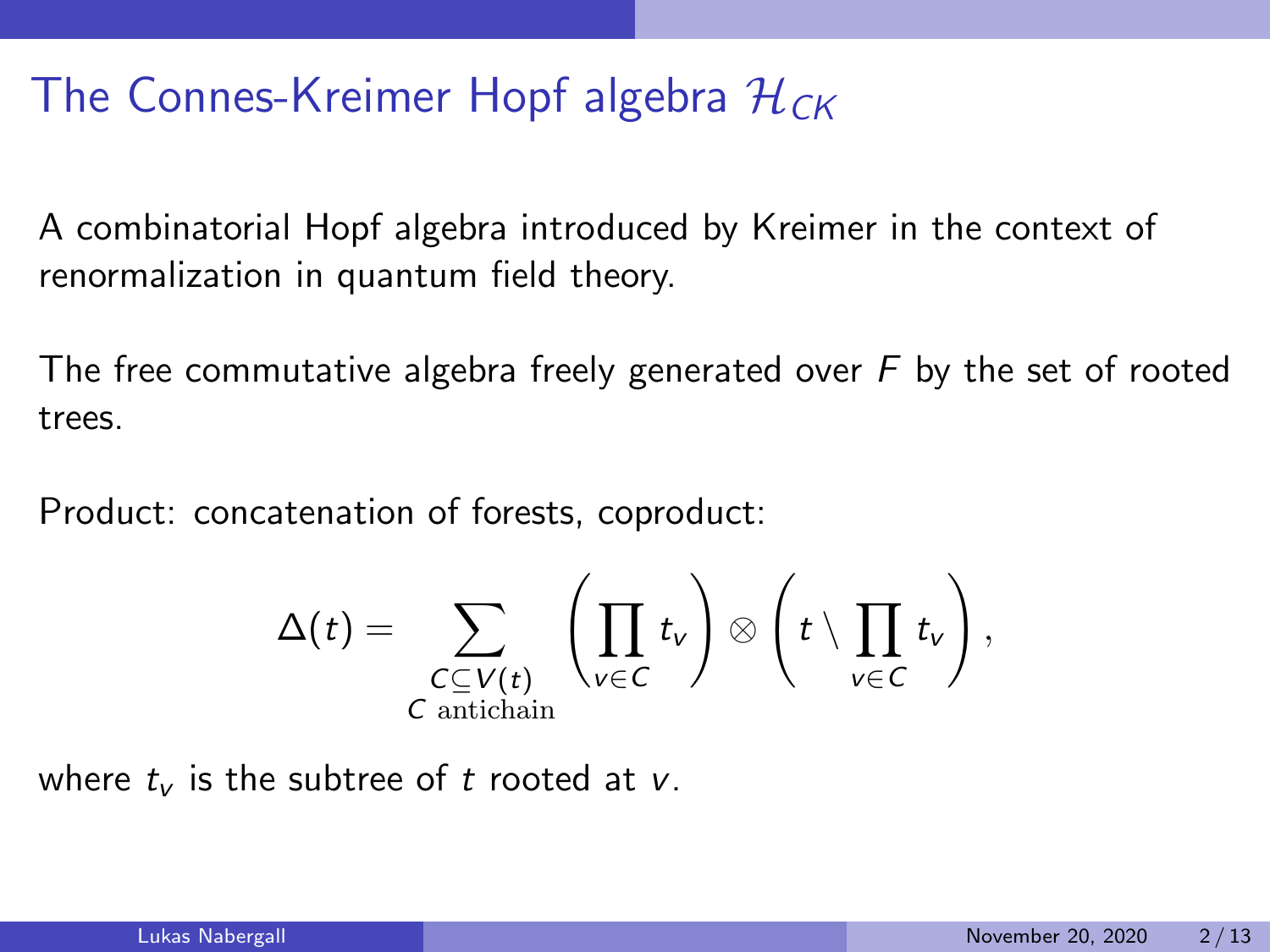### The universal property of  $\mathcal{H}_{CK}$

One reason Connes-Kreimer is important: it possesses a universal property unique up to isomorphism among Hopf algebras.

For a coalgebra A, a linear map  $L : A \rightarrow A$  is a Hochschild 1-cocycle if

$$
\Delta \circ L = (\mathsf{id} \otimes L) \circ \Delta + L \otimes 1.
$$

For  $\mathcal{H}_{CK}$ , the add-a-root operator  $B_+$  is a 1-cocycle.

#### Theorem (Connes-Kreimer)

Let A be a commutative algebra over F and L :  $A \rightarrow A$  be a linear map. Then there exists a unique algebra homomorphism  $\rho_L : \mathcal{H}_{CK} \to A$  such that  $\rho_L \circ B_+ = L \circ \rho_L$ . Furthermore, if A is a bialgebra and L is a 1-cocycle then  $\rho_L$  is a bialgebra homomorphism, and if A is also a Hopf algebra then  $\rho_L$  is a Hopf algebra homomorphism.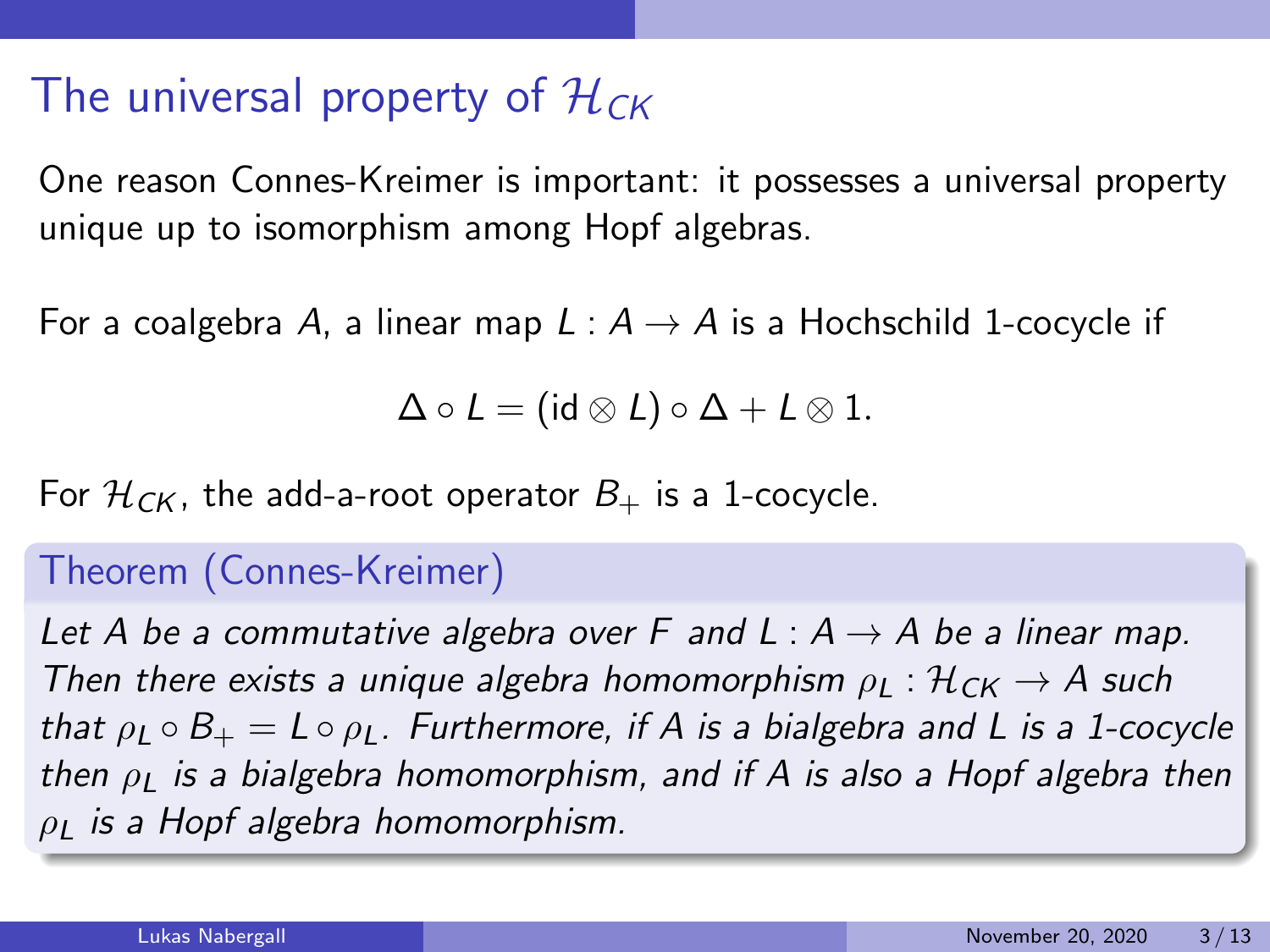### Hopf subalgebras of  $H_{CK}$

In a series of papers, Loïc Foissy examined subalgebras of  $\mathcal{H}_{CK}$  generated by a family recursive equations of the form

$$
T(x) = xB_{+}(\phi(T(x)))
$$

with  $\phi(z) \in F[[z]]$  with  $\phi(0) = 1$ .

Writing  $t_n = [x^n] T(x)$ , Foissy characterized when the subalgebra  $A = F[t_1, t_2, \ldots]$  of  $\mathcal{H}_{CK}$  is Hopf.

#### Theorem (Foissy)

A is a Hopf subalgebra if and only if  $\phi(z)=(1+abz)^{-1/b}$  for some  $a, b \in F$ .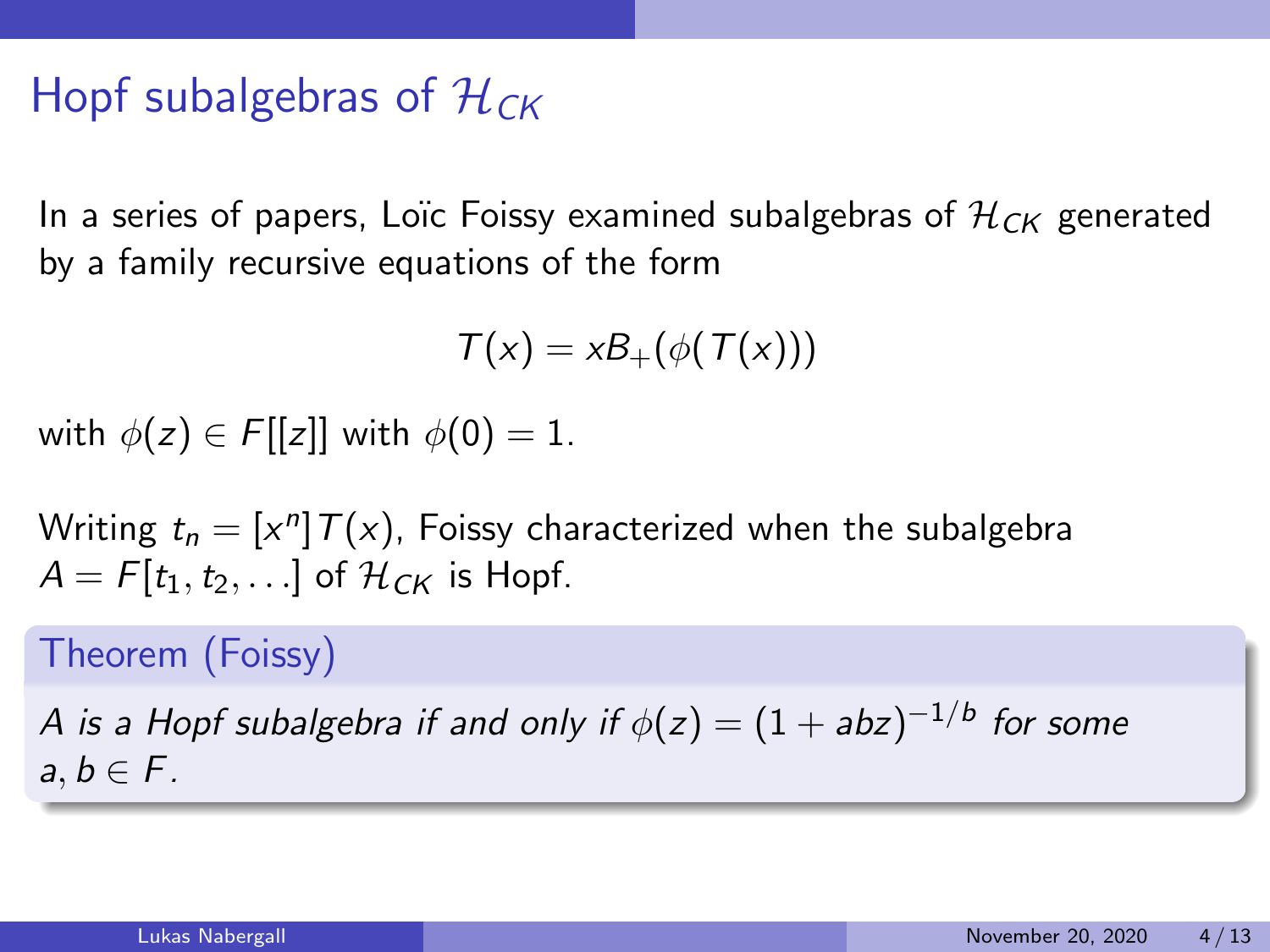We apply the universal property to the polynomial algebra  $F[y]$  and a linear map  $L : F[y] \rightarrow F[y]$ .

This gives the algebra homomorphism  $\rho_L : \mathcal{H}_{CK} \to F[y]$ , which when applied to a tree equation gives

$$
G(x,y)=xL(\phi(G(x,y))).
$$

 $\rho_L$  corresponds to the Feynman rules, mapping each Feynman graph to its associated Feynman integral via the tree of subdivergences.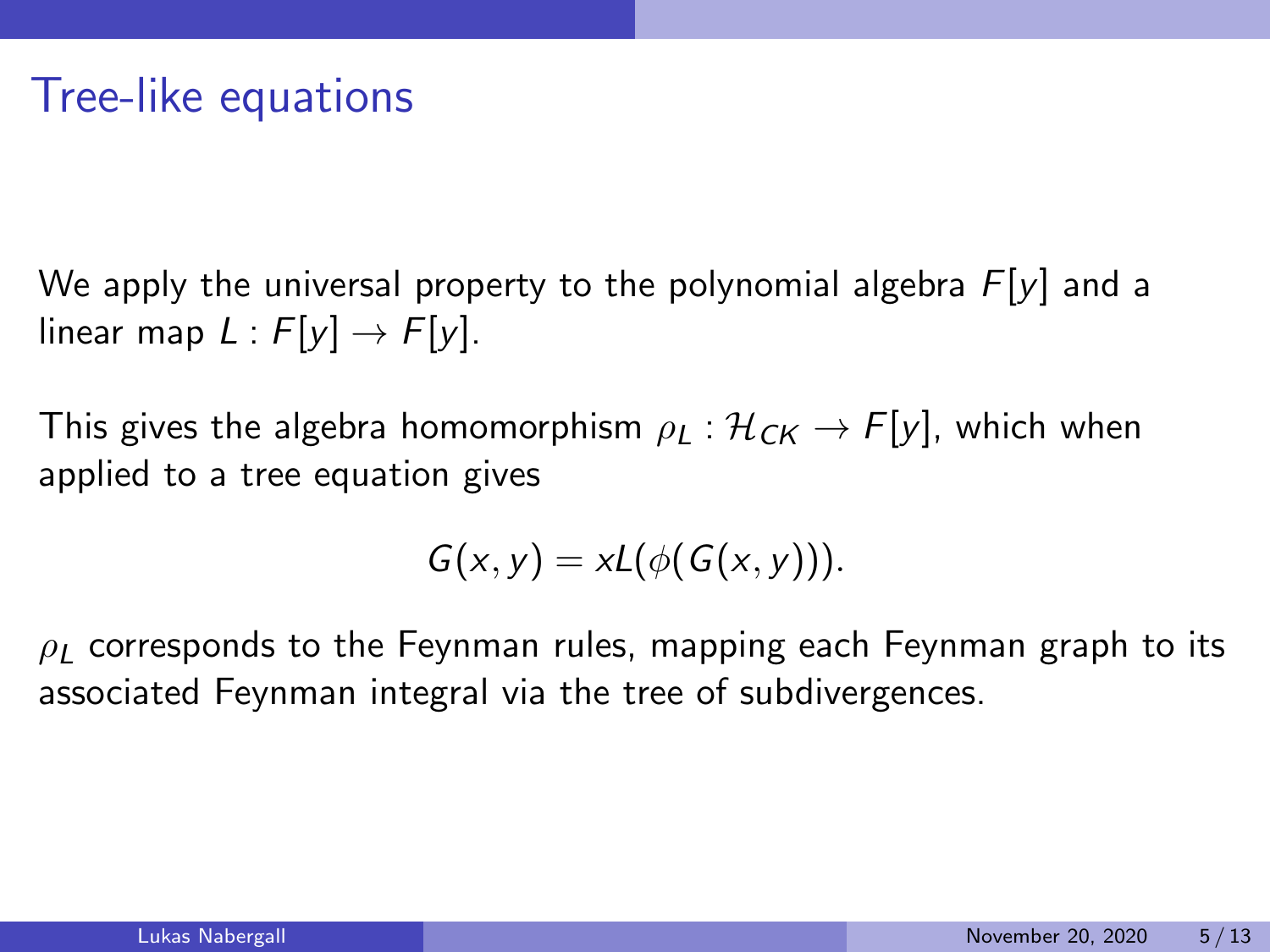#### 1-cocycle operators

Suppose we want meaningful combinatorial solutions; then need to restrict L to some specific class of linear maps.

The universal property points the way: consider 1-cocycles arising from coalgebra structures on  $F[y]$ .

Two classic graded coaglebras on polynomials: binomial coalgebra and divided power coalgebra.

Coproduct of the binomial coalgebra:

$$
\Delta(y^n) = \sum_{k=0}^n \binom{n}{k} y^k \otimes y^{n-k}.
$$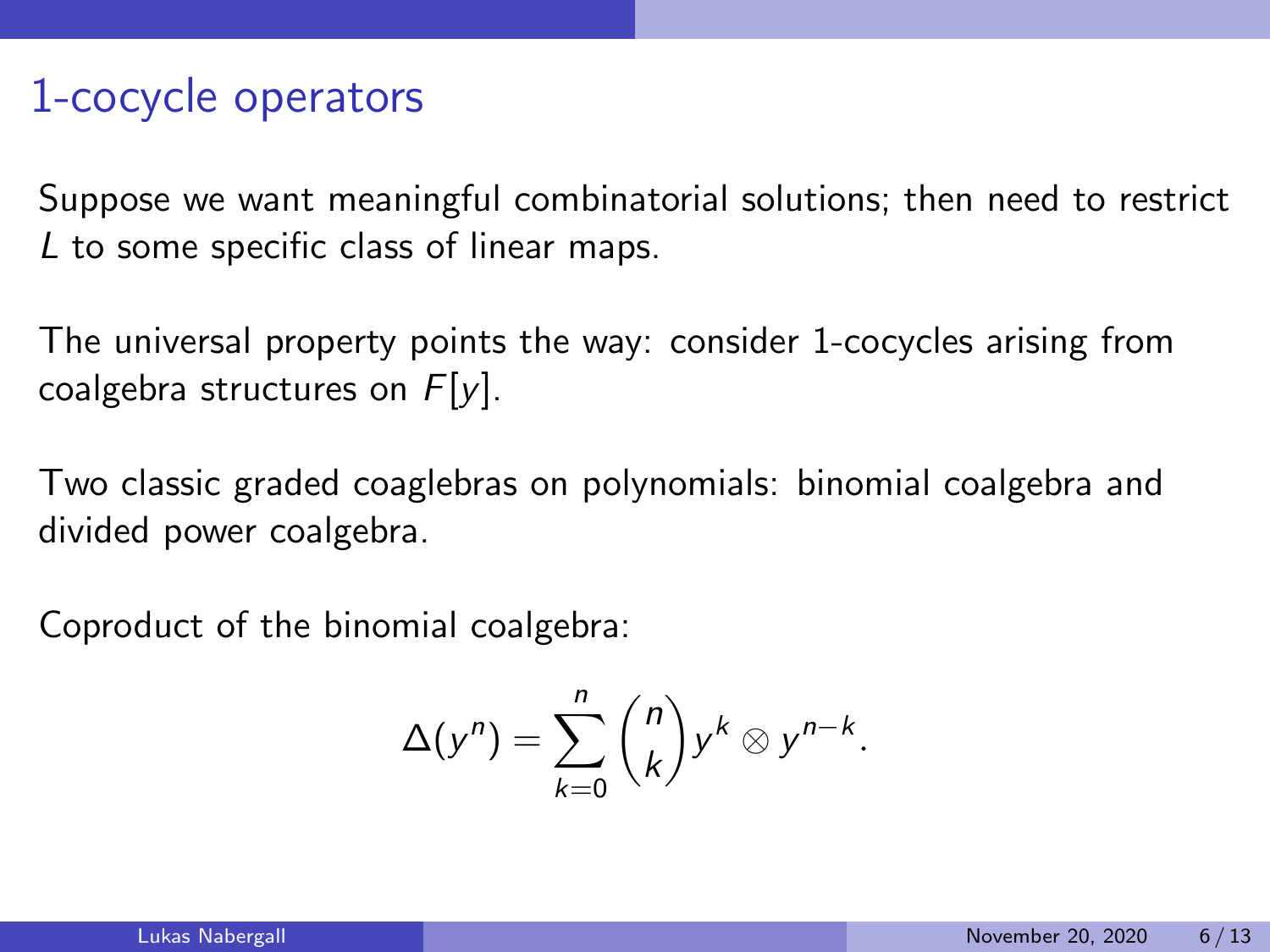#### 1-cocycle operators

#### Lemma

If  $L_{bin}$  is a 1-cocycle for the binomial coalgebra on  $R[y]$ , then  $\exists F(z) \in R[[z]]$  such that

$$
L_{bin}(y^n) = \int_0^y F\left(\frac{d}{dt}\right) t^n dt.
$$

Coproduct of the divided power coalgebra:  $\Delta(y^n) = \sum_{k=0}^n y^k \otimes y^{n-k}$ .

#### Lemma

If  $L_{div}$  is a 1-cocycle for the divided power coalgebra on  $R[y]$ , then  $\exists F(z) \in R[[z]]$  such that

$$
L_{div}(y^n) = yF\left(\frac{\delta}{\delta y}\right)y^n.
$$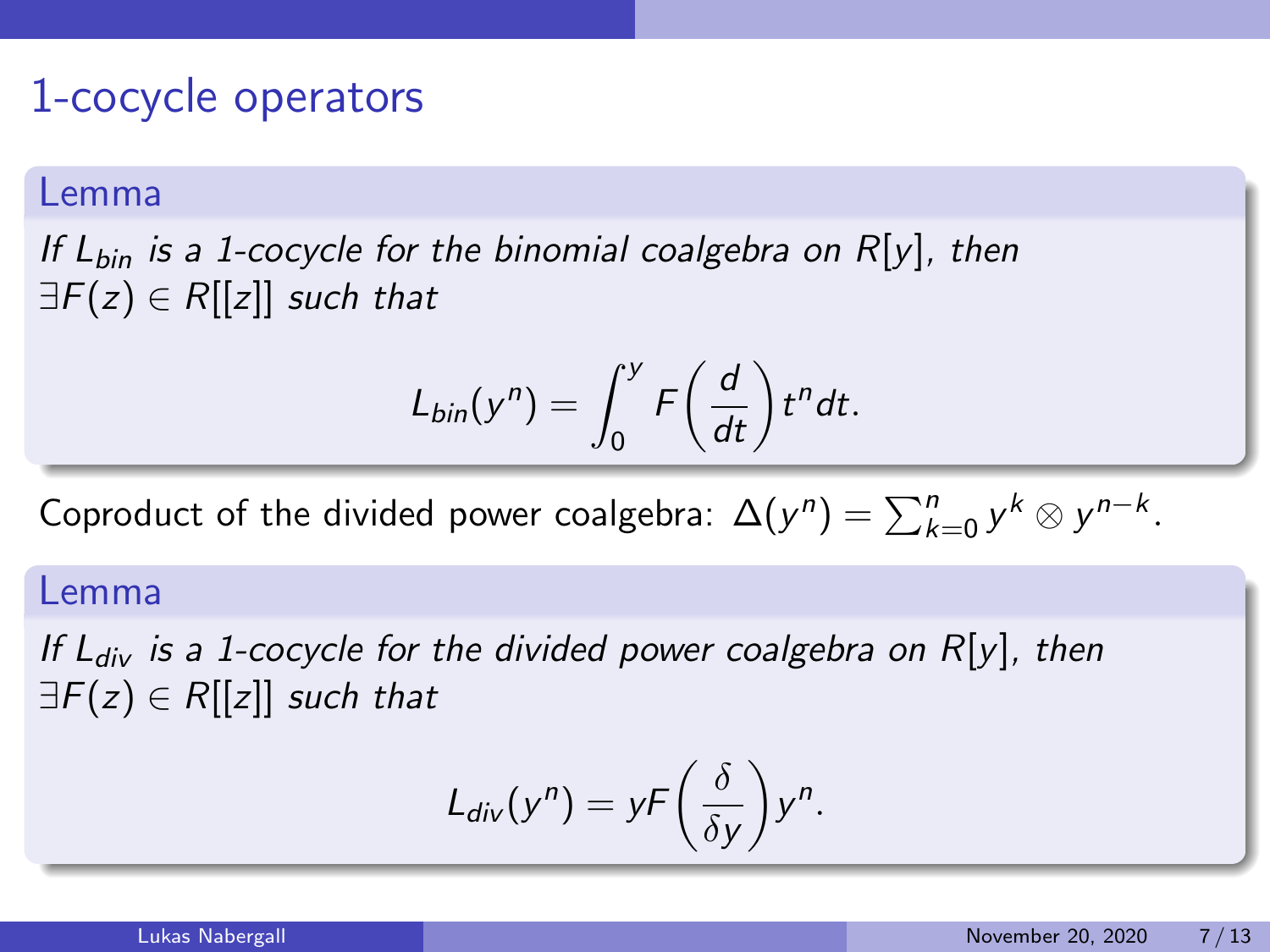#### Solving tree-like equations

So, we are interested in solving

 $G(x, y) = xL_{bin}(\phi(G(x, y)))$  and  $G(x, y) = xL_{div}(\phi(G(x, y))).$ 

Keeping the Feynman integral unspecified, the former corresponds to the Dyson-Schwinger equation for a class of Feynman graphs generated by recursively inserting at one place in a single primitive.

We want to solve these with weighted generating functions indexed by some nice combinatorial objects.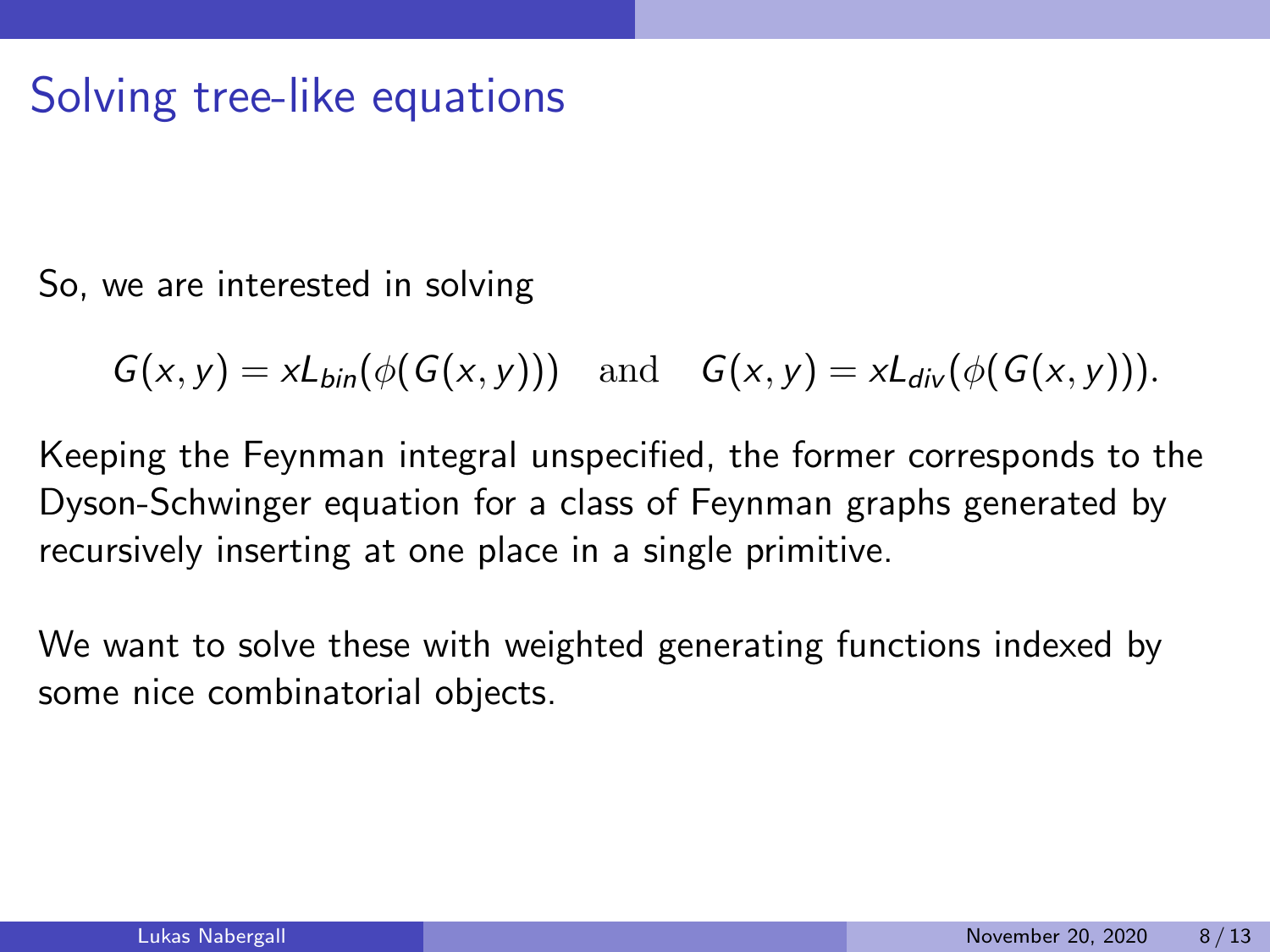## Chord diagrams

A **chord diagram** C of size *n* is a perfect matching of  $\{1, 2, \ldots, 2n\}$ .



The **directed intersection graph**  $G(C)$  has the chords as vertices and two chords are adjacent if and only if they cross.

A chord  $c \in C$  is **terminal** if it has no outgoing edges in  $G(C)$ .

A diagram is 1-terminal if it has exactly one terminal chord.

Intersection order:

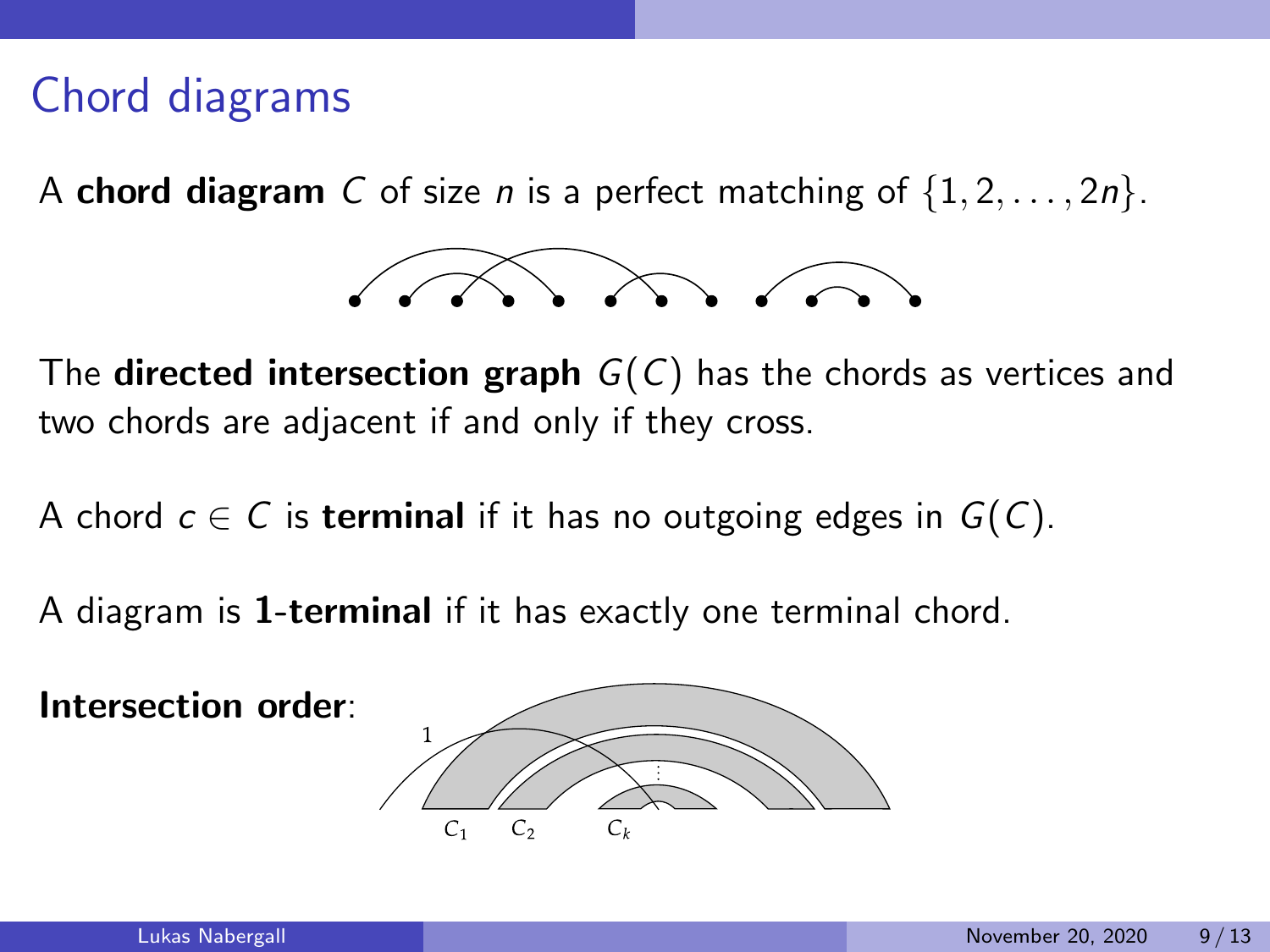### The solution

There are exactly two induced cycle diagrams, the **top cycle** and **bottom** cycle:



#### Theorem

The functional equation  $G(x, y) = xL_{div}(\phi(G(x, y)))$  is uniquely solved by

$$
G(x,y)=\sum_{C\in\mathcal{C}_{top}}f_C\phi_Cx^{|C|}L_{div}(y^{t_1(C)-1}),
$$

where  $C_{top}$  is the set of top-cycle-free chord diagrams and

$$
f_C = f_0^{|C|-k} f_{t_2(C)-t_1(C)} f_{t_3(C)-t_2(C)} \cdots f_{t_k(C)-t_{k-1}(C)}.
$$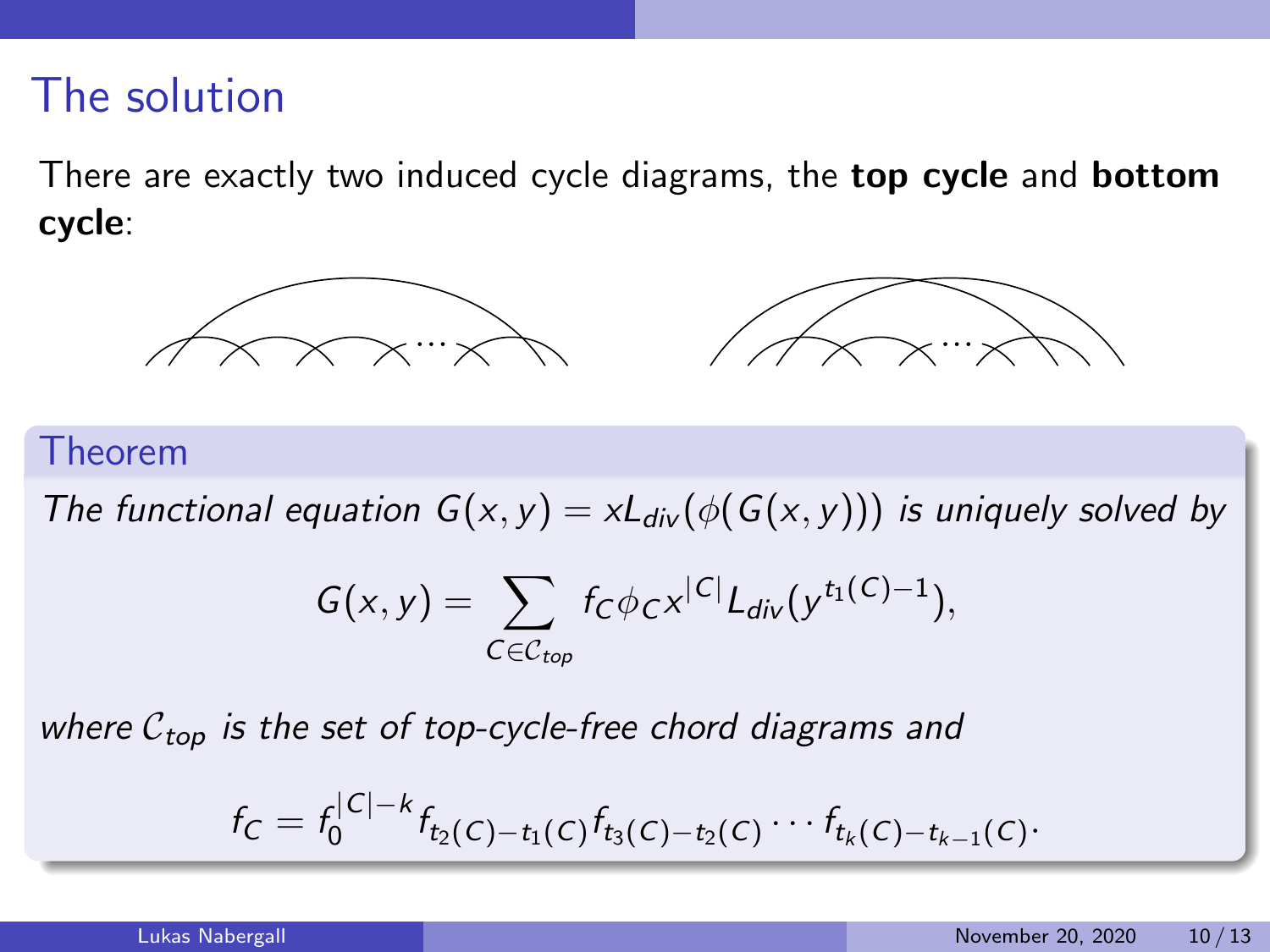### Counting top-cycle-free chord diagrams

This motivates determining the number of top-cycle-free diagrams of size n and  $t_1 = k$ .

To do that, it suffices to find a bijection to some other combinatorial objects that have already been counted.

A **triangulation**  $T$  is a plane graph in which every bounded face is a triangle. We root  $T$  at a distinguished boundary edge to get **rooted** triangulations.

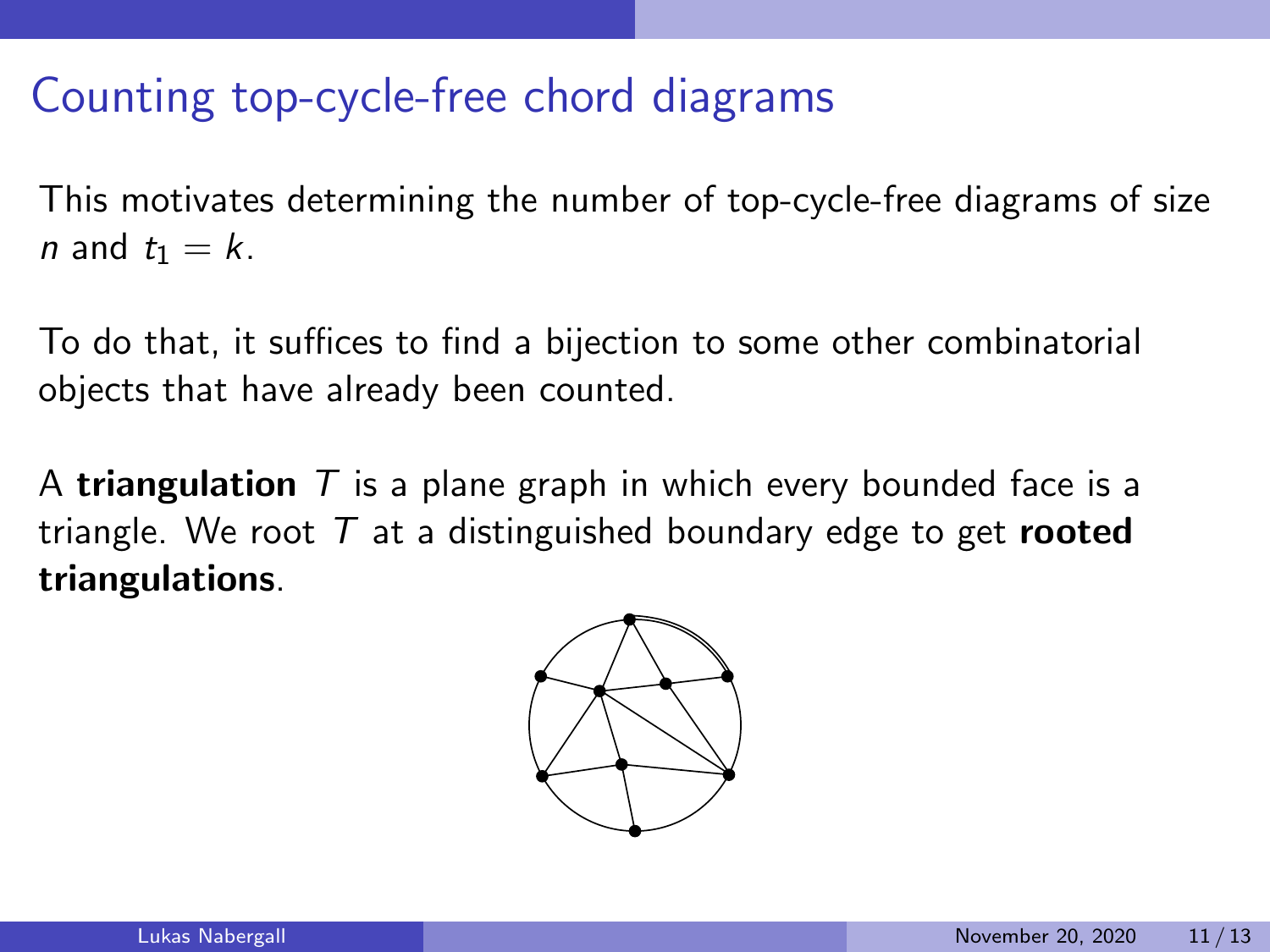## Counting top-cycle-free chord diagrams

#### Theorem (Brown)

The number of rooted triangulations with n interior vertices and  $m + 3$ exterior vertices is

$$
\frac{2(2m+3)!(4n+2m+1)!}{m!(m+2)!n!(3n+2m+3)!}.
$$

#### Theorem

There exists a bijection between

- connected top-cycle-free diagrams with n chords and  $t_1 = k$ , and
- rooted triangulations with  $n k$  interior vertices and  $k + 1$  exterior vertices.